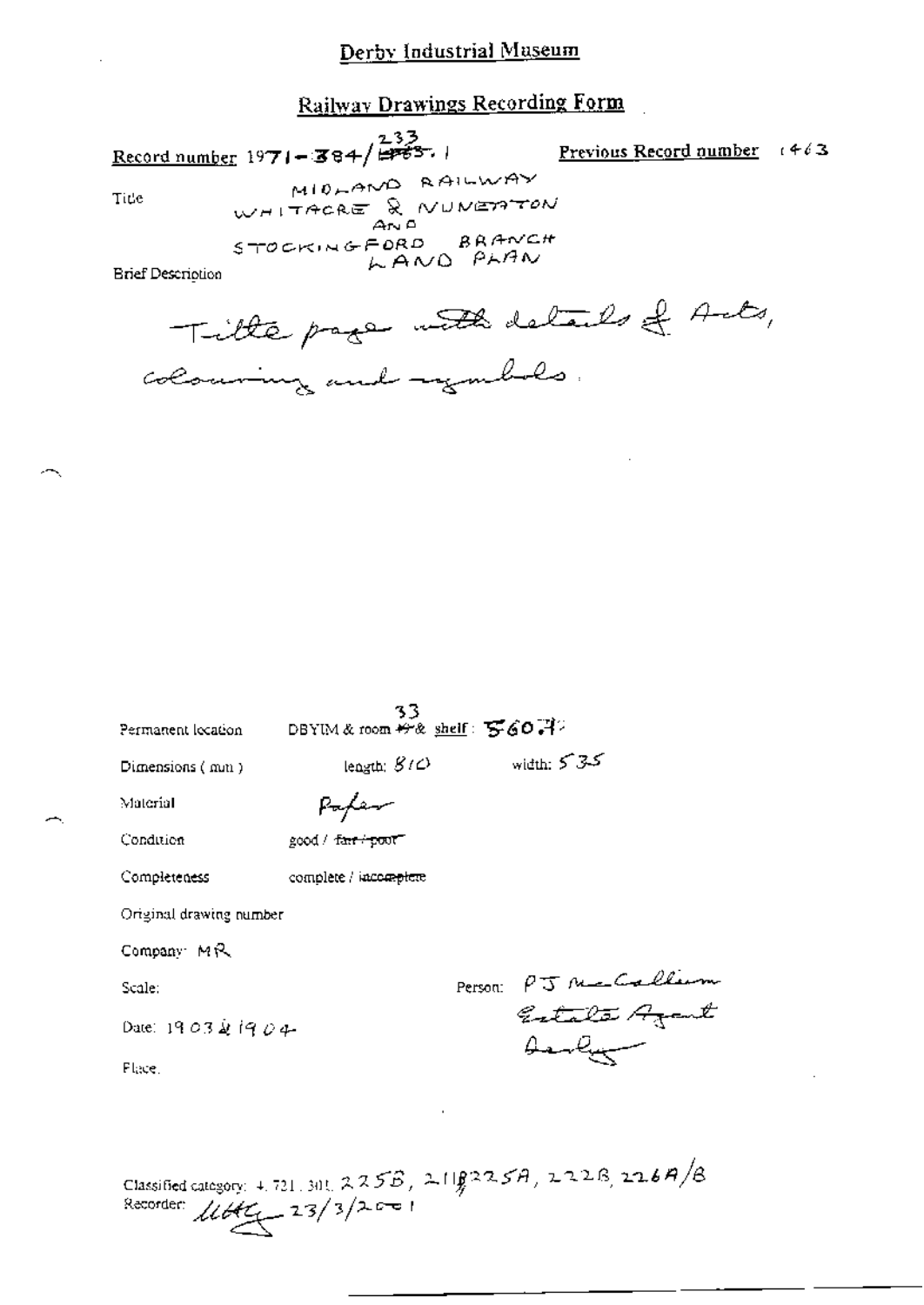## Railway Drawings Recording Form

Record number 1971-384/ $\frac{233}{1463}$ . 18 Previous Record number

Tide

COUNTY OF WARWICK

**Brief Description** 

Permanent location

 $33$ <br>DBYIM & room  $\mathbf{\Phi}$ & shelf:  $560.1$ 

length:  $$10$ 

Poper

Dimensions  $(mn)$ 

width:  $535$ 

Material

Condition

good / fair / poor

Completeness complete / incomplete -

Original drawing number \$2 and 17

Company: MR

Scale:  $1^{\prime\prime}$  = 2 chains

Person:

Date:

Place:

Statburgford<br>Colliant

Classified category: 4, 721-301, 226A Recorder:  $\mu$ 

 $\frac{2}{3}M - \frac{1}{2}M$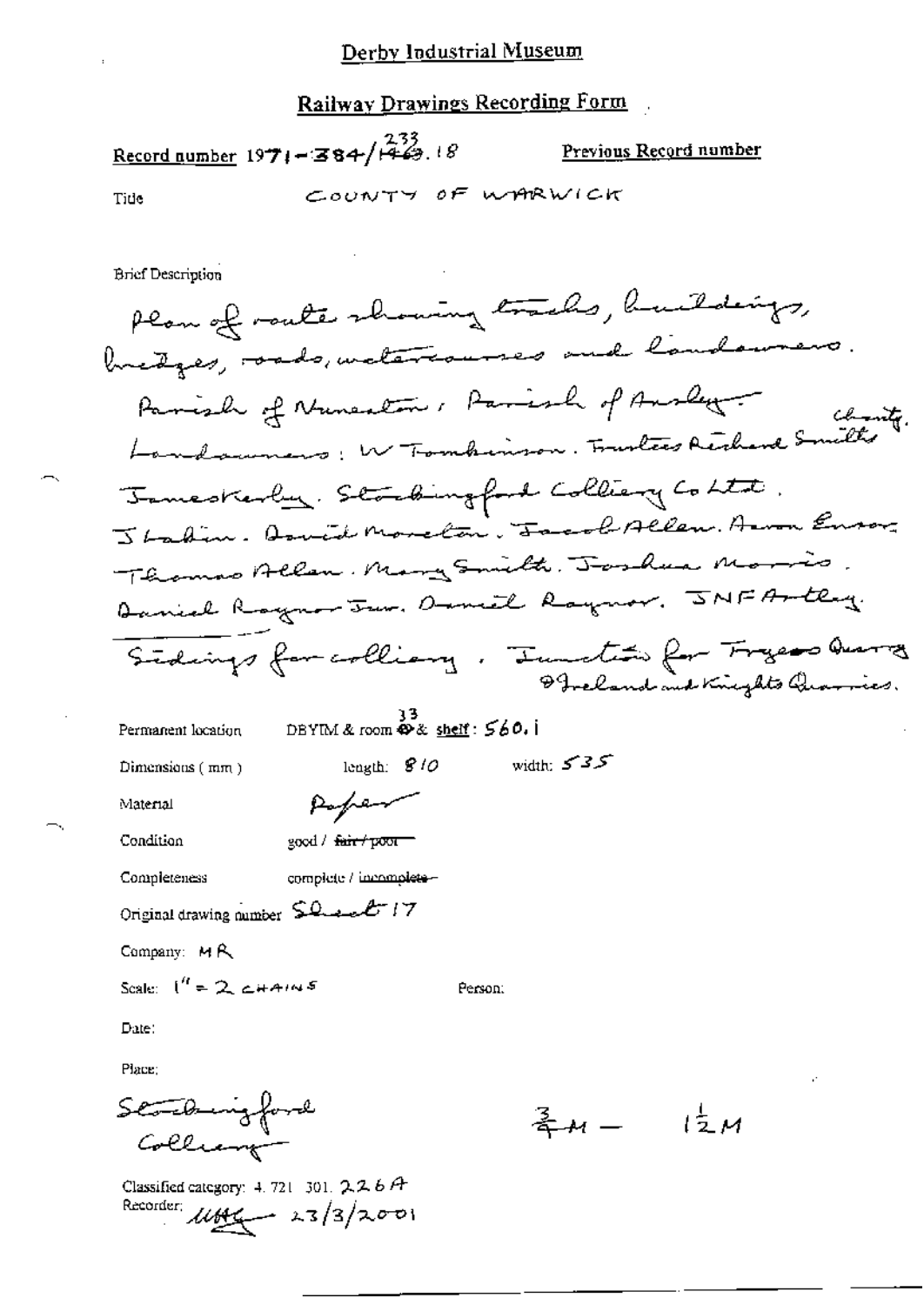## Derby Industrial Museum

## Railway Drawings Recording Form

Record number  $1971 - 384 / 1463.19$ Previous Record number COUNTY OF WARWICK Title

**Brief Description** 

33<br>DBYIM & room  $\#P$ & shelf:  $\leq 60.1$ Permanent location

length: 810

Dimensions  $(mn)$ 

width:  $5 - 35$ 

Material

Condition

Paper good / fear / poor

Completeness complete / incomplete-

Original drawing number Sheet 18

Company: MR

Scale:  $I'' = 2$ , chains

Person:

Date:

Place:

 $1\frac{1}{2}M - 2\frac{1}{4}M$ 

Classified category 4, 721, 301,  $2,26A$ Recorder:  $\mu$